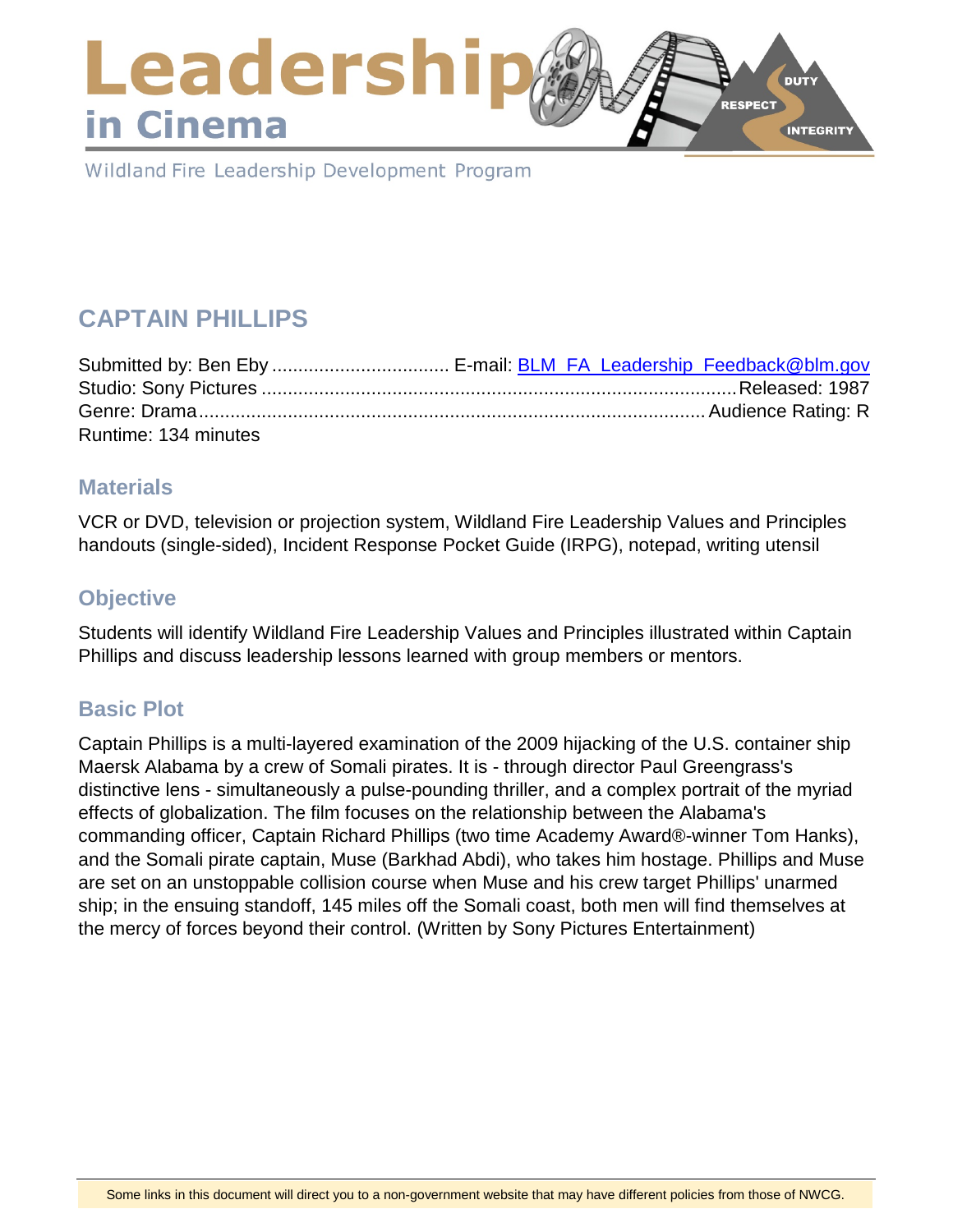### **Cast of Main Characters**

## **Facilitation Options**

Captain Phillips illustrates an abundance of leadership values and principles. Students should have few problems identifying those that correspond to the Wildland Fire Leadership Values and Principles. The objective is not to identify every leadership principle but to promote thought and discussion. Students should be less concerned with how many principles they view within the film and more concerned with how the principles they do recognize can be used to develop themselves as a leader.

A Captain's Duty: Somali Pirates, Navy SEALs, and Dangerous Days at Sea by Richard Phillips and Stephan Talty is a selection in the [Professional Reading Program](https://www.nwcg.gov/wfldp/cinema)  [\(https://www.nwcg.gov/wfldp/cinema\)](https://www.nwcg.gov/wfldp/cinema)

The film can be viewed in its entirety or in parts, depending on facilitator intent and time schedules. Another method is to have the employee(s) view the film on his/her own and then hold the discussion session.

### **Full-film Facilitation Suggestion**

When opting for the full-film method, the facilitator should determine a good breaking point near the middle of the film.

- 1. Review the Wildland Fire Leadership Values and Principles with students.
- 2. Review Guided Discussion questions with student
- 3. Break students into small discussion groups if necessary.
- 4. Show students Captain Phillips.
- 5. Begin the guided discussion.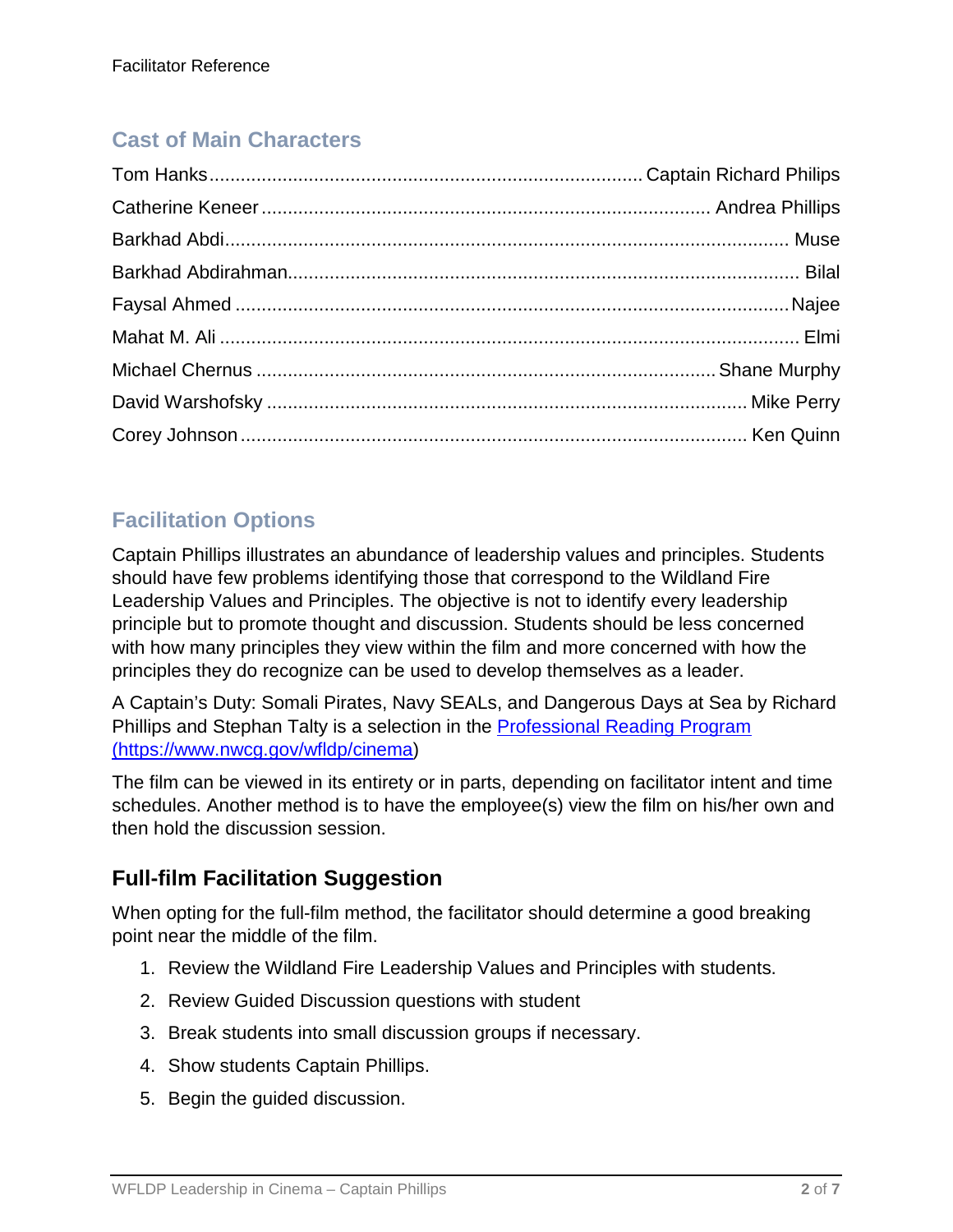- 6. Have students discuss their findings and how they will apply leadership lessons learned to their role in wildland fire suppression. Facilitate discussion in groups that have difficulty.
- 7. Wrap up the session and encourage students to apply leadership lessons learned in their personal and work lives.

### **Mentor Suggestion**

Have students view the movie on their own, then hold a discussion session(s) as time allows.

The mentor should be available to the student to discuss lessons learned from the film as well as incorporating them to the student's leadership self-development plan.

Encouraging individuals to keep a leadership journal is an excellent way to document leadership values and principles that are practiced.

Suggest other wildland fire leadership toolbox items that will contribute to the overall leadership development of the student.

### **Other References**

Official film [website for Captain Phillips \(http://www.captainphillipsmovie.com/site/\)](http://www.captainphillipsmovie.com/site/)

Phillips, Richard with Talty, Stephan, A Captain's Duty: Somali Pirates, Navy Seals, and Dangerous Days at Sea. Hyperion Books. Reprint January 2011.

Phillips, Richard, Captain Richard Phillips: Lessons in Leadership, The Walker Agency[/FORA.tv \(http://www.hulu.com/watch/109527\)](http://www.hulu.com/watch/109527)

Hyperlinks have been included to facilitate the use of the Wildland Fire Leadership Development Program website. Encourage students of leadership to visit the [website](file://ilmfcop3fp8.blm.doi.net/users$/pmcdonal/Leadership/Toolbox/Leadership%20in%20Cinema/Lesson%20Plans/Captain%20Phillips/website%20(http:/www.fireleadership.gov).)  [\(http://www.fireleadership.gov\).](file://ilmfcop3fp8.blm.doi.net/users$/pmcdonal/Leadership/Toolbox/Leadership%20in%20Cinema/Lesson%20Plans/Captain%20Phillips/website%20(http:/www.fireleadership.gov).)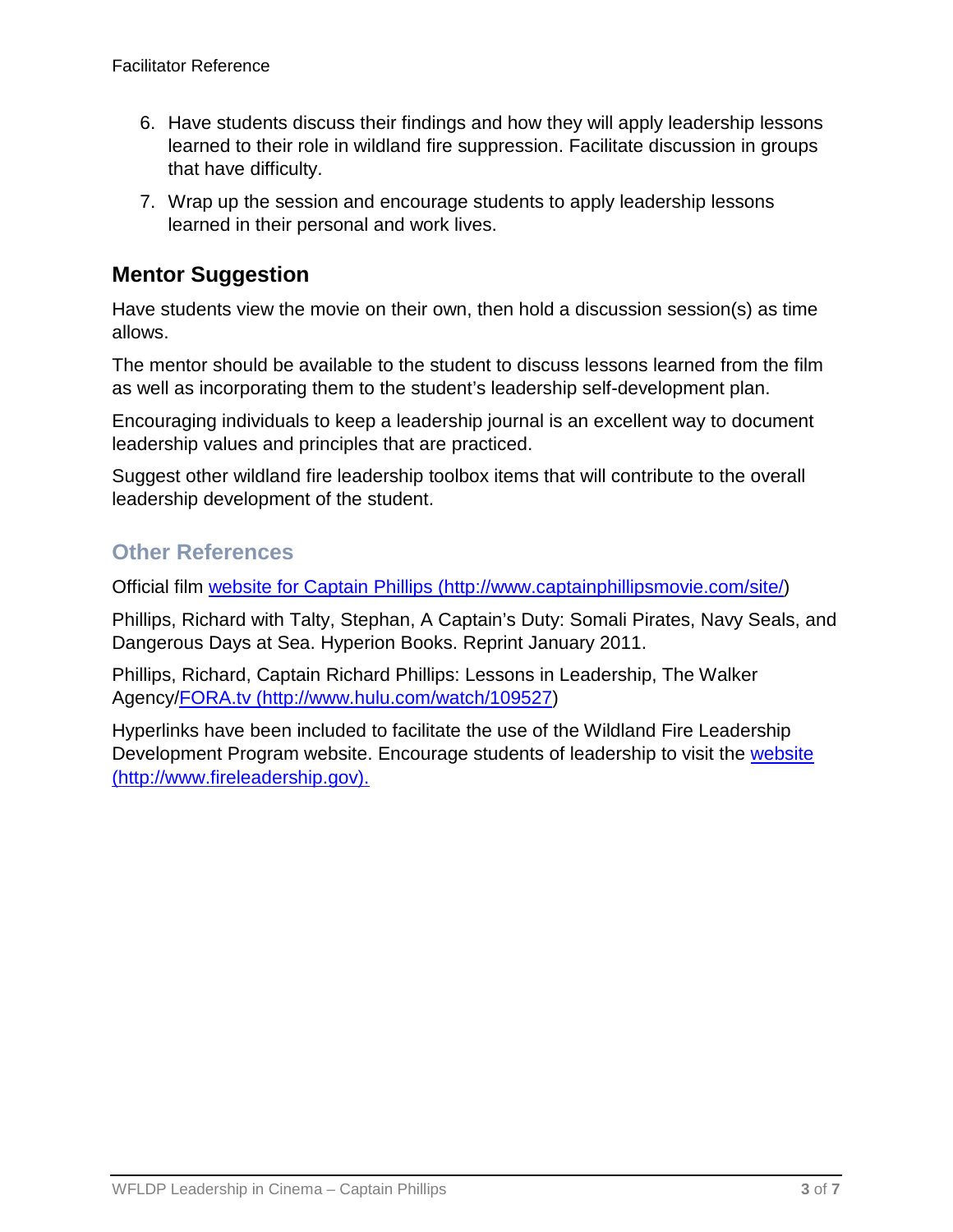### **Captain Phillips**

### **Guided Discussion – Possible Answers**

- 1. Which of the characters in the movie appear to be the main leaders? How effective are they?
	- **Captain Phillips, Muse**
	- **Answers will vary.**
- 2. Compare leadership style of Captain Phillips and Muse.
	- Answers will vary.
- 3. Early in the movie, Captain Phillips walks in to the break room and says: "About done with that coffee?" How does this statement affect your perception on his leadership style/ability?
	- **Answers will vary.**
- 4. Captain Phillips maintained situational awareness using multiple methods. Checking the boat security features personally, email alerts about pirates, checking the radar, etc. How did this allow him to make sound and timely decisions?
	- **He knew they were going into an area with a pirate issue; so he heightened security on the boat and performed drills. This allowed him to prepare the crew for an attack as well as let him know where his crew is as far as their capabilities.**
- 5. Once he realized the two boats were approaching and that they may have a real situation, how did Captain Phillips utilize his second in command, Chief Mate Shane Murphy?
	- **Answers will vary, but could include delegation, trust, and employing subordinates in accordance with their capabilities.**
- 6. What leadership values/principles/styles does Captain Phillips exhibit in the break room following the initial run-in with the pirates? (Clip time – 27:18) How would you respond to a similar leadership style on the fireline?
	- **Answers will vary.**
- 7. What was Captain Phillips' rely when asked "Why don't we get just get out of here?" (Clip time – 27:18) Where do you think this reasoning originated? Have you ever had a similar situation in your work environment?
	- **He replied that there are five pirate bands. Even if they run out farther, there will be more pirates out there. Our job is to move the cargo as fast as possible. Could this be pressure from above?**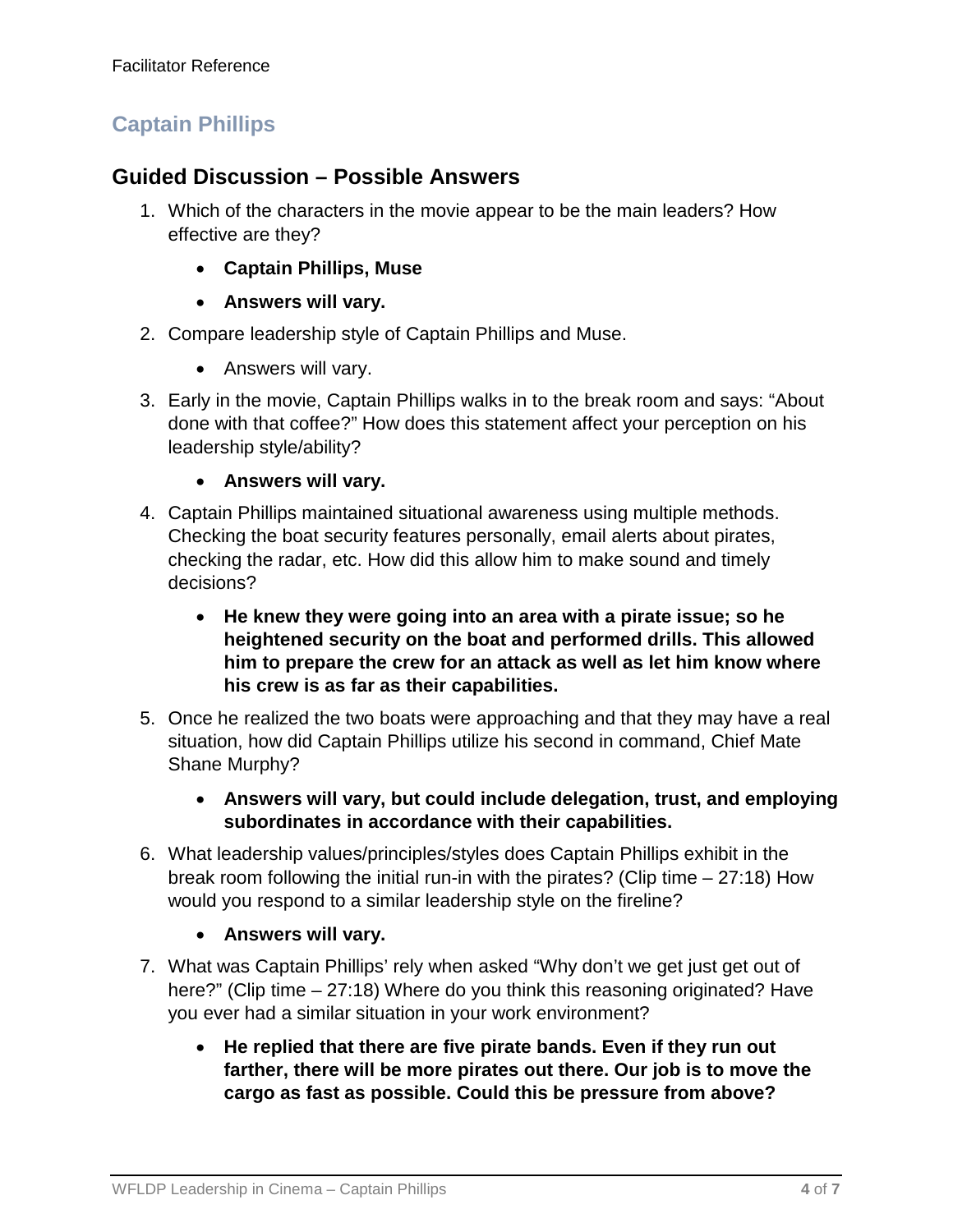### **Similar to upper management putting pressure to meet targets, or maybe take unnecessary risk to suppress a fire or protect a house? Cost/Accomplishments versus safety?**

- 8. In the scene in the bridge where the pirates are threatening to shoot Ken Quinn, Captain Phillips says to shoot him instead. (Clip time – 45:30) Do you see this as a good or bad leadership moment? Explain.
	- Answers will vary. Integrity responsibility and set the example? Abandonment of command? Is this a sounds and timely decision for a captain (or IC or DIVS) to make?
- 9. The ability to keep calm, think clearly, and act decisively—especially in a stressful situation—is more than just a Fire Order. It is also a leadership trait. List examples where Captain Phillips stayed calm and thought clearly. Can you think of any situations where you were able to react similarly, or witness other doing this, on the fireline under less than ideal conditions?
	- Examples for Captain Phillips
		- oFaking radio traffic with a coalition warship.
		- oAs the pirates were boarding he was radioing his crew instructions on to hiding and the non-duress word.
		- oTelling the Navy interpreter to let his family know he was in Seat 15.
- 10.As a leader, how do you develop this in yourself and your subordinates?
	- Training, running scenarios, developing and adhering to SOPs.
- 11.At one point, Muse says "I come too far Irish. I can't give up." (Clip time 1:33:00) As a leader, what happens when you get too attached or too committed to an individual plan, tactic, or method?
	- Answers will vary but talk about getting tunnel vision, "my way or the highway" mentality, thinking outside the box, and/or the snowball effect.
	- A couple quotes come to mind:
	- "The more seniority a mistake gets, the harder it is to fix."
	- "If you live with a bad situation long enough, you wear it."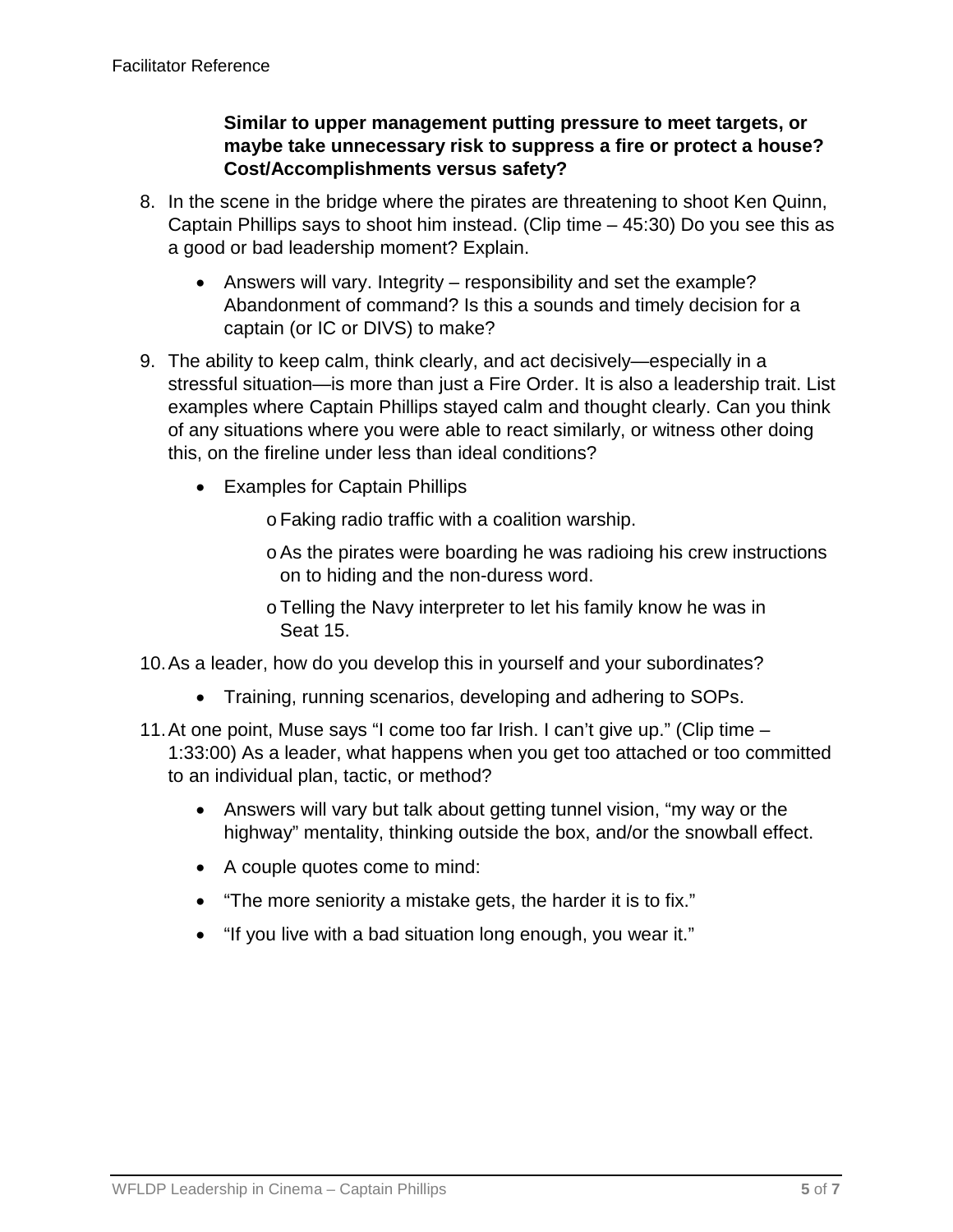#### Be proficient in your job, both technically & as a leader.

- Take charge when in charge.
- Adhere to professional standard operating procedures.
- Develop a plan to accomplish given objectives.

#### Make sound & timely decisions.

- Maintain situation awareness in order to anticipate needed actions.
- Develop contingencies & consider consequences.
- Improvise within the commander's intent to handle a rapidly changing environment.

#### Ensure that tasks are understood, supervised, accomplished.

- Issue clear instructions.
- Observe & assess actions in progress without micro-managing.
- Use positive feedback to modify duties, tasks & assignments when appropriate.

#### Develop your subordinates for the future.

- Clearly state expectations.
- Delegate tasks that you are not required to do personally.
- Consider individual skill levels & developmental needs when assigning tasks.

#### Know your subordinates and look out for their well-being.

- Put the safety of your subordinates above all other objectives.
- Take care of your subordinate's needs.
- Resolve conflicts between individuals on the team.

#### Keep your subordinates informed.

- Provide accurate & timely briefings.
- Give the reason (intent) for assignments & tasks.
- Make yourself available to answer questions at appropriate times.

#### **Build the team.**

- Conduct frequent debriefings with the team to identify lessons learned.
- Recognize accomplishments & reward them appropriately.
- Apply disciplinary measures equally.

#### Employ your subordinates in accordance with their capabilities.

- Observe human behavior as well as fire behavior.
- Provide early warning to subordinates of tasks they will be responsible for.
- Consider team experience, fatigue & physical limitations when accepting assignments.

#### Know yourself and seek improvement.

- Know the strengths/weaknesses in your character & skill level.
- Ask questions of peers & supervisors.
- Actively listen to feedback from subordinates.

#### Seek responsibility and accept responsibility for your actions.

- Accept full responsibility for & correct poor team performance.
- Credit subordinates for good performance.
- Keep your superiors informed of your actions.

#### Set the example.

- Share the hazards & hardships with your subordinates.
- Don't show discouragement when facing setbacks.
- Choose the difficult right over the easy wrong.